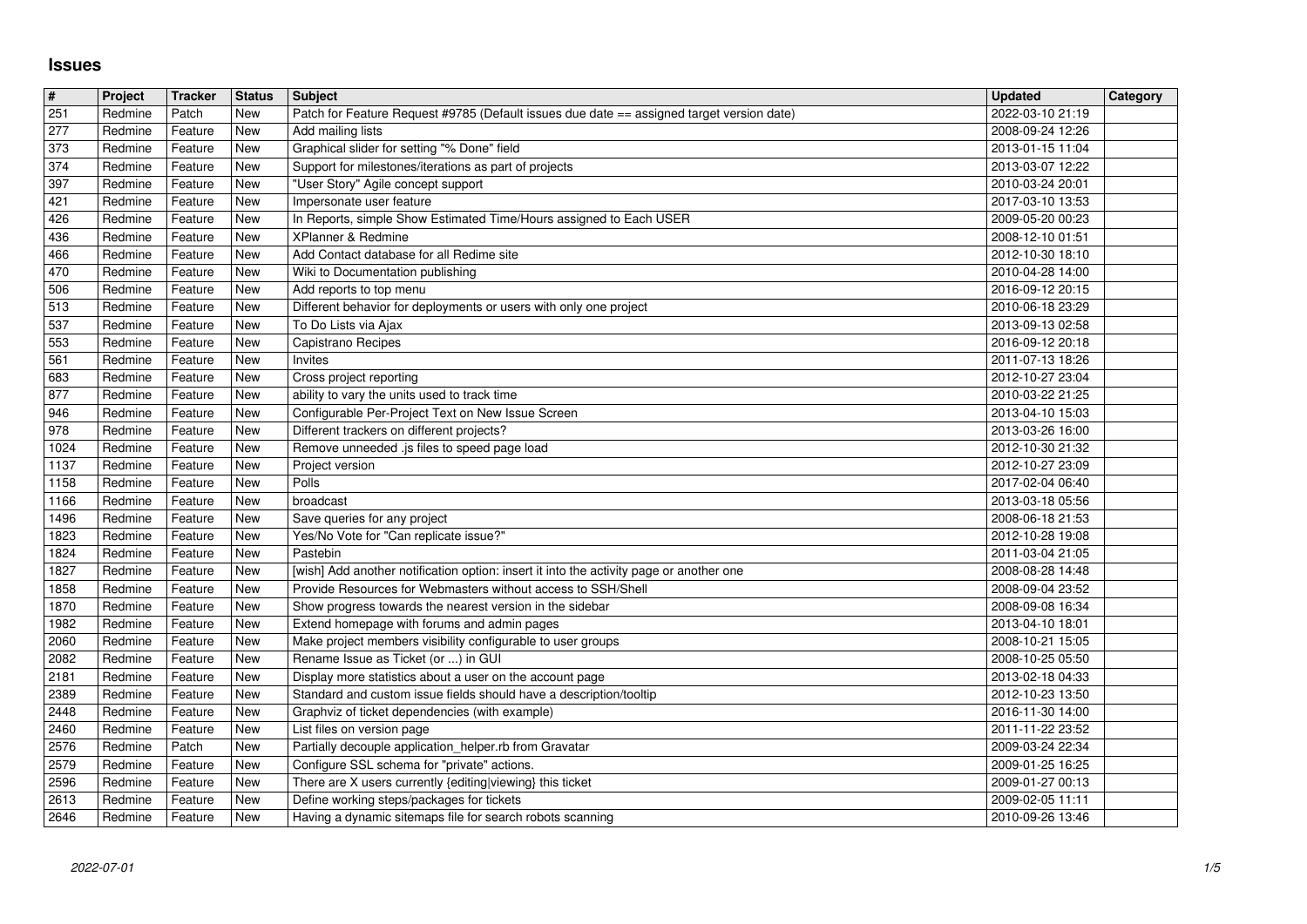| $\overline{\mathbf{H}}$<br>2671 | Project<br>Redmine | <b>Tracker</b><br>Feature | <b>Status</b><br>New | <b>Subject</b>                                                                                                                            | <b>Updated</b><br>2009-02-09 18:31   | Category |
|---------------------------------|--------------------|---------------------------|----------------------|-------------------------------------------------------------------------------------------------------------------------------------------|--------------------------------------|----------|
| 2675                            | Redmine            | Feature                   | New                  | Reports to show people's working performance and project overview status.<br>Watch - add a personal comment                               | 2009-02-05 09:25                     |          |
| 2678<br>2686                    | Redmine<br>Redmine | Feature<br>Feature        | New<br>New           | Search and stats on workflow transitions<br>Role adminsitration with many projects / users -> grid overview, one submit                   | 2013-04-11 12:50<br>2020-09-08 12:04 |          |
| 2709                            | Redmine            | Feature                   | New                  | Modify default values                                                                                                                     | 2013-03-18 07:53                     |          |
| 2728<br>2880                    | Redmine<br>Redmine | Feature<br>Feature        | New<br>New           | Offline Support<br>Possibility to know if an issue has been read by assignee                                                              | 2013-04-19 22:56<br>2013-03-18 13:59 |          |
| 2885<br>2897                    | Redmine<br>Redmine | Feature<br>Feature        | New<br>New           | A segregated numbering per project<br>Tagging in Redmine                                                                                  | 2013-03-18 17:08<br>2018-08-26 22:55 |          |
| 2951                            | Redmine            | Feature                   | <b>New</b>           | I would like to see Summery filtered on Versions                                                                                          | 2009-03-13 12:18                     |          |
| 3001<br>3031                    | Redmine<br>Redmine | Feature<br>Feature        | New<br>New           | "Assign to" history in filter or etc.<br>context menu won't allow Assigned_To change cross projects                                       | 2017-09-21 12:38<br>2009-03-23 18:10 |          |
| 3048                            | Redmine            | Feature<br>Feature        | New                  | Central Wiki, FAQ, Documents, etc. for different Projects<br>Customer Feedback System                                                     | 2010-07-21 19:21                     |          |
| 3077<br>3090                    | Redmine<br>Redmine | Feature                   | New<br>New           | field "Assigned to" with roles                                                                                                            | 2013-03-18 20:51<br>2013-03-18 16:50 |          |
| 3103<br>3125                    | Redmine<br>Redmine | Feature<br>Feature        | New<br>New           | function suggestion about open area of information<br>Merging 2 different Redmine Installations                                           | 2009-04-02 07:45<br>2018-02-27 04:46 |          |
| 3146<br>3197                    | Redmine<br>Redmine | Feature<br>Feature        | New<br>New           | Optional Filters in custom queries<br><b>DateStatusChanged</b>                                                                            | 2009-04-09 13:14<br>2013-03-18 15:20 |          |
| 3269                            | Redmine            | Feature                   | New                  | Writing a single batch file for all rake tasks                                                                                            | 2009-05-14 00:15                     |          |
| 3428<br>3443                    | Redmine<br>Redmine | Feature<br>Feature        | New<br>New           | Need AJAX Based Issue Addition<br>Show users                                                                                              | 2011-11-04 19:59<br>2013-04-09 14:08 |          |
| 3487<br>3505                    | Redmine<br>Redmine | Feature<br>Feature        | New<br>New           | Downloadable files on another host<br>Risk Management                                                                                     | 2013-03-18 15:31<br>2011-02-10 00:11 |          |
| 3506                            | Redmine            | Feature                   | New                  | Need ability to restrict which role can update/select the target version when updating or submitting an issue                             | 2013-03-18 16:47                     |          |
| 3508<br>3513                    | Redmine<br>Redmine | Feature<br>Feature        | New<br>New           | Migrating individual project from redmine to another instance of redmine<br><b>Baseline Project</b>                                       | 2009-06-18 08:27<br>2020-11-26 16:29 |          |
| 3529                            | Redmine            | Feature                   | New<br>New           | Deleting a tracker does not allow you to reassign issues to a different tracker                                                           | 2013-03-27 05:03                     |          |
| 3603<br>3620                    | Redmine<br>Redmine | Feature<br>Feature        | New                  | Add a way to change issue start-/due dates directly from the issue list<br>Roles displayed for users in admin area                        | 2011-11-24 20:29<br>2013-03-18 16:44 |          |
| 3702<br>3754                    | Redmine<br>Redmine | Feature<br>Patch          | New<br>New           | History tickets<br>add some additional URL paths to robots.txt                                                                            | 2013-03-18 16:58<br>2015-02-04 20:35 |          |
| 3788                            | Redmine            | Feature                   | New                  | Fields with dropdowns should not show if there are no values<br>CSS class "selected" should be assigned to selected items in the top-menu | 2009-08-27 19:48                     |          |
| 3895<br>3901                    | Redmine<br>Redmine | Feature<br>Patch          | New<br>New           | Make length of short project description customizable                                                                                     | 2011-04-09 18:54<br>2009-09-23 08:46 |          |
| 3963<br>3995                    | Redmine<br>Redmine | Feature<br>Feature        | New<br>New           | Associate a hostname to a particular project<br>Upgrade to "Files" module                                                                 | 2009-10-11 12:06<br>2012-11-15 23:11 |          |
| 4111                            | Redmine            | Feature                   | New                  | integrate Issues with basecamp TODO                                                                                                       | 2009-11-09 16:31                     |          |
| 4269<br>4388                    | Redmine<br>Redmine | Feature<br>Feature        | New<br>New           | Allow ca_path option for reposman.rb to validate peer certificate<br>Ablitity to rearrange tracker fields for particular project          | 2009-12-04 15:05<br>2013-04-09 15:56 |          |
| 4516<br>4548                    | Redmine<br>Redmine | Feature<br>Patch          | New<br>New           | Cache gravatars<br>please pull in debian branch                                                                                           | 2013-04-22 11:28<br>2013-01-13 21:04 |          |
| 4558                            | Redmine            | Feature                   | New                  | watch categories and users                                                                                                                | 2010-01-12 22:31                     |          |
|                                 |                    |                           |                      |                                                                                                                                           |                                      |          |
|                                 |                    |                           |                      |                                                                                                                                           |                                      |          |
|                                 |                    |                           |                      |                                                                                                                                           |                                      |          |
|                                 |                    |                           |                      |                                                                                                                                           |                                      |          |
|                                 |                    |                           |                      |                                                                                                                                           |                                      |          |
|                                 |                    |                           |                      |                                                                                                                                           |                                      |          |
|                                 |                    |                           |                      |                                                                                                                                           |                                      |          |
|                                 |                    |                           |                      |                                                                                                                                           |                                      |          |
|                                 |                    |                           |                      |                                                                                                                                           |                                      |          |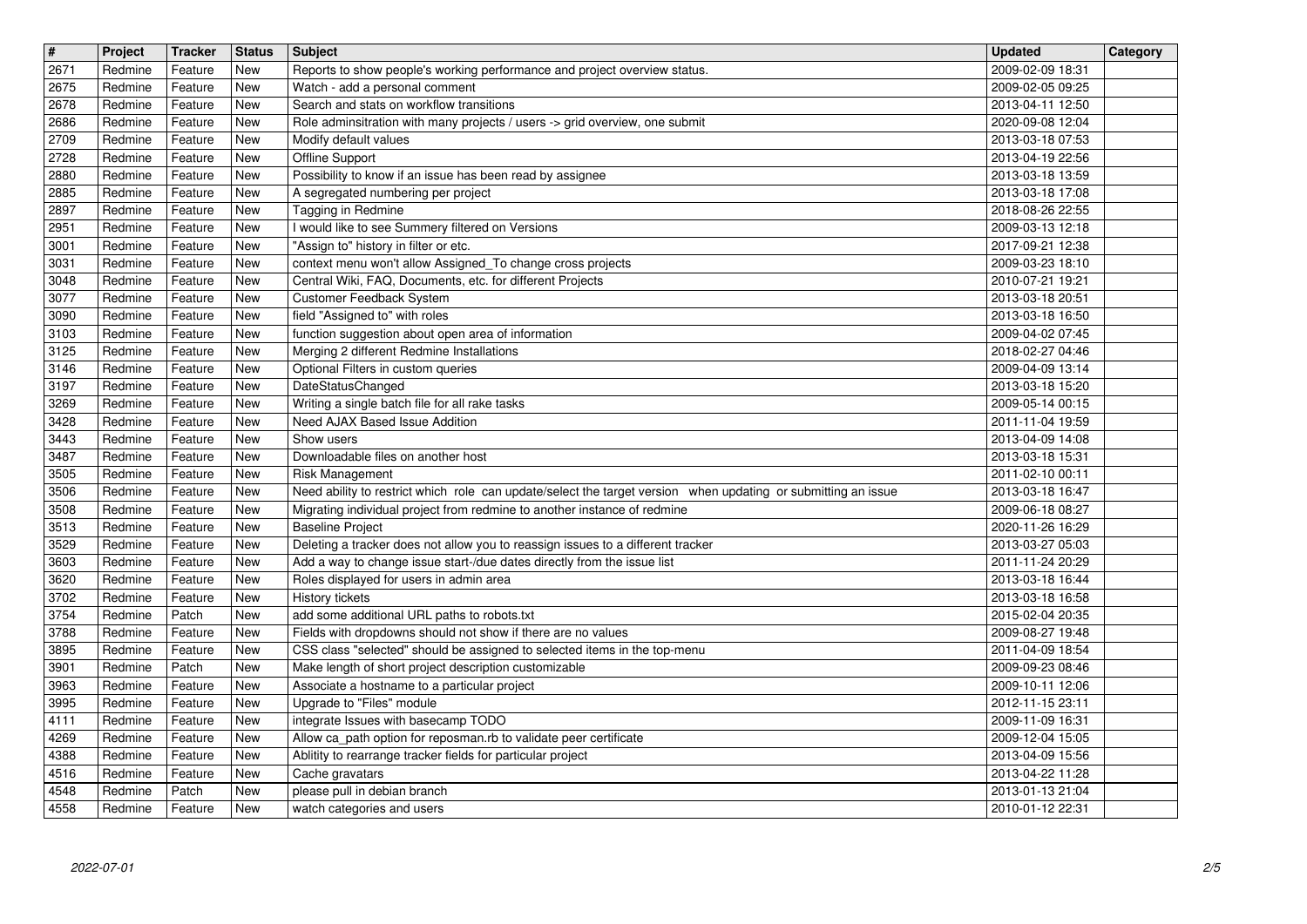| $\overline{\mathbf{H}}$<br>4580 | Project<br>Redmine | <b>Tracker</b><br>Patch | <b>Status</b><br><b>New</b> | <b>Subject</b><br>Run rake db:schema:dump after rake db:migrate_plugins                                                                                           | <b>Updated</b><br>2010-10-25 17:03   | Category |
|---------------------------------|--------------------|-------------------------|-----------------------------|-------------------------------------------------------------------------------------------------------------------------------------------------------------------|--------------------------------------|----------|
| 4588                            | Redmine            | Defect                  | New                         | In status form of version view, link to issues results limited.                                                                                                   | 2010-01-15 02:11                     |          |
| 4636<br>4826                    | Redmine<br>Redmine | Feature<br>Feature      | New<br>New                  | System-wide Object Label Settings and the general Open Pario Malaise<br>picker needed to find id's of related issues and projects etc                             | 2013-04-09 16:12<br>2010-07-08 17:53 |          |
| 4829                            | Redmine            | Feature                 | New                         | Write an installer                                                                                                                                                | 2010-02-13 05:31                     |          |
| 4960<br>4980                    | Redmine<br>Redmine | Feature<br>Feature      | New<br>New                  | Links to latest version of all files modified by a tickets associated revisions<br>Reference to a commit in a different project                                   | 2010-03-02 02:19<br>2010-03-03 20:54 |          |
| 5017<br>5078                    | Redmine<br>Redmine | Feature<br>Feature      | New<br>New                  | Custom columns on Admin/Users page<br>Documental Repository vía JCR                                                                                               | 2010-03-09 16:42<br>2010-03-15 09:57 |          |
| 5161                            | Redmine            | Feature                 | New                         | Ability to backup a project                                                                                                                                       | 2010-03-23 21:26                     |          |
| 5273<br>5391                    | Redmine<br>Redmine | Defect<br>Feature       | New<br>New                  | Unable to configure PluginSimpleCI plugin - custom fields list is empty<br>progression of versions *per* *branch*                                                 | 2010-04-08 16:58<br>2011-01-07 18:24 |          |
| 5420<br>5428                    | Redmine            | Feature                 | New<br>New                  | User support helper script<br><b>Featured Files</b>                                                                                                               | 2010-10-25 16:58                     |          |
| 5430                            | Redmine<br>Redmine | Feature<br>Feature      | New                         | Project-Specific Default Priority                                                                                                                                 | 2010-05-03 09:33<br>2017-12-08 20:15 |          |
| 5483<br>5516                    | Redmine<br>Redmine | Feature<br>Feature      | New<br>New                  | Change subtask view<br>A new field for Quality Assist                                                                                                             | 2011-04-03 11:17<br>2010-05-12 22:17 |          |
| 5537                            | Redmine            | Feature                 | New                         | Simplify Wiki cross-page linking                                                                                                                                  | 2011-05-06 10:46                     |          |
| 5640<br>5658                    | Redmine<br>Redmine | Feature<br>Feature      | New<br>New                  | Write access to the repository. Or the link between the repository and the other sections.<br>Add item on AJAX context menu to display details of selected issues | 2011-03-29 12:55<br>2010-06-08 23:27 |          |
| 5799<br>5825                    | Redmine<br>Redmine | Feature<br>Feature      | New<br>New                  | Add user management and group management permissions<br>Fine grained permissions - per project                                                                    | 2010-07-01 15:44<br>2010-07-06 15:21 |          |
| 5836                            | Redmine            | Feature                 | New                         | Add "edit subject" (rename) function to context menu                                                                                                              | 2010-07-08 03:52                     |          |
| 5863<br>5916                    | Redmine<br>Redmine | Feature<br>Feature      | New<br>New                  | Remove All Plugins<br>Redmine Federation: interlinking between "joined" redmine installations                                                                     | 2013-04-10 13:50<br>2012-03-19 14:10 |          |
| 5938<br>5955                    | Redmine<br>Redmine | Feature<br>Feature      | New<br>New                  | Project Page Viewing and Collapsing of Subprojects<br>Hooks should provide all controller instance variables by default                                           | 2010-07-26 15:14<br>2010-07-27 06:44 |          |
| 6058                            | Redmine            | Feature                 | <b>New</b>                  | better sub project support                                                                                                                                        | 2011-01-18 20:48                     |          |
| 6059<br>6062                    | Redmine<br>Redmine | Feature<br>Feature      | New<br>New                  | Global links<br>Meeting tracker                                                                                                                                   | 2011-01-18 20:49<br>2010-08-26 18:24 |          |
| 6211<br>6212                    | Redmine<br>Redmine | Feature<br>Feature      | New<br>New                  | Make WikiWords and acronyms as wiki links<br>Page synonyms                                                                                                        | 2010-08-25 17:04<br>2010-08-25 17:12 |          |
| 6213                            | Redmine            | Feature                 | New                         | Common acronym definition                                                                                                                                         | 2010-08-25 17:28                     |          |
| 6214<br>6231                    | Redmine<br>Redmine | Feature<br>Feature      | New<br>New                  | Page name expansion for links<br>Version dependent to a subproject Version                                                                                        | 2010-08-25 17:25<br>2012-09-28 19:05 |          |
| 6257                            | Redmine            | Feature                 | New                         | show/hide Secrets (eg. Passwords) in Wiki Sites                                                                                                                   | 2014-04-25 04:48                     |          |
| 6321<br>6360                    | Redmine<br>Redmine | Feature<br>Feature      | New<br>New                  | Plugin web interface and web installation<br>Title attributes for major interface elements                                                                        | 2010-09-11 09:52<br>2010-09-10 20:09 |          |
| 6366<br>6367                    | Redmine<br>Redmine | Feature<br>Feature      | New<br>New                  | Due date on an issue should follow the associated release due date if it exists<br>Shorten links to tickets in comments to #1234 format on save                   | 2010-09-14 11:33<br>2010-09-12 06:39 |          |
| 6369                            | Redmine            | Feature                 | New                         | Add custom format field type that is Resolvers                                                                                                                    | 2010-09-12 06:51                     |          |
| 6380<br>6468                    | Redmine<br>Redmine | Feature<br>Defect       | New<br>New                  | filter in report<br>wrong update query in Issue model                                                                                                             | 2010-09-13 14:32<br>2010-10-11 12:39 |          |
|                                 |                    |                         |                             |                                                                                                                                                                   |                                      |          |
|                                 |                    |                         |                             |                                                                                                                                                                   |                                      |          |
|                                 |                    |                         |                             |                                                                                                                                                                   |                                      |          |
|                                 |                    |                         |                             |                                                                                                                                                                   |                                      |          |
|                                 |                    |                         |                             |                                                                                                                                                                   |                                      |          |
|                                 |                    |                         |                             |                                                                                                                                                                   |                                      |          |
|                                 |                    |                         |                             |                                                                                                                                                                   |                                      |          |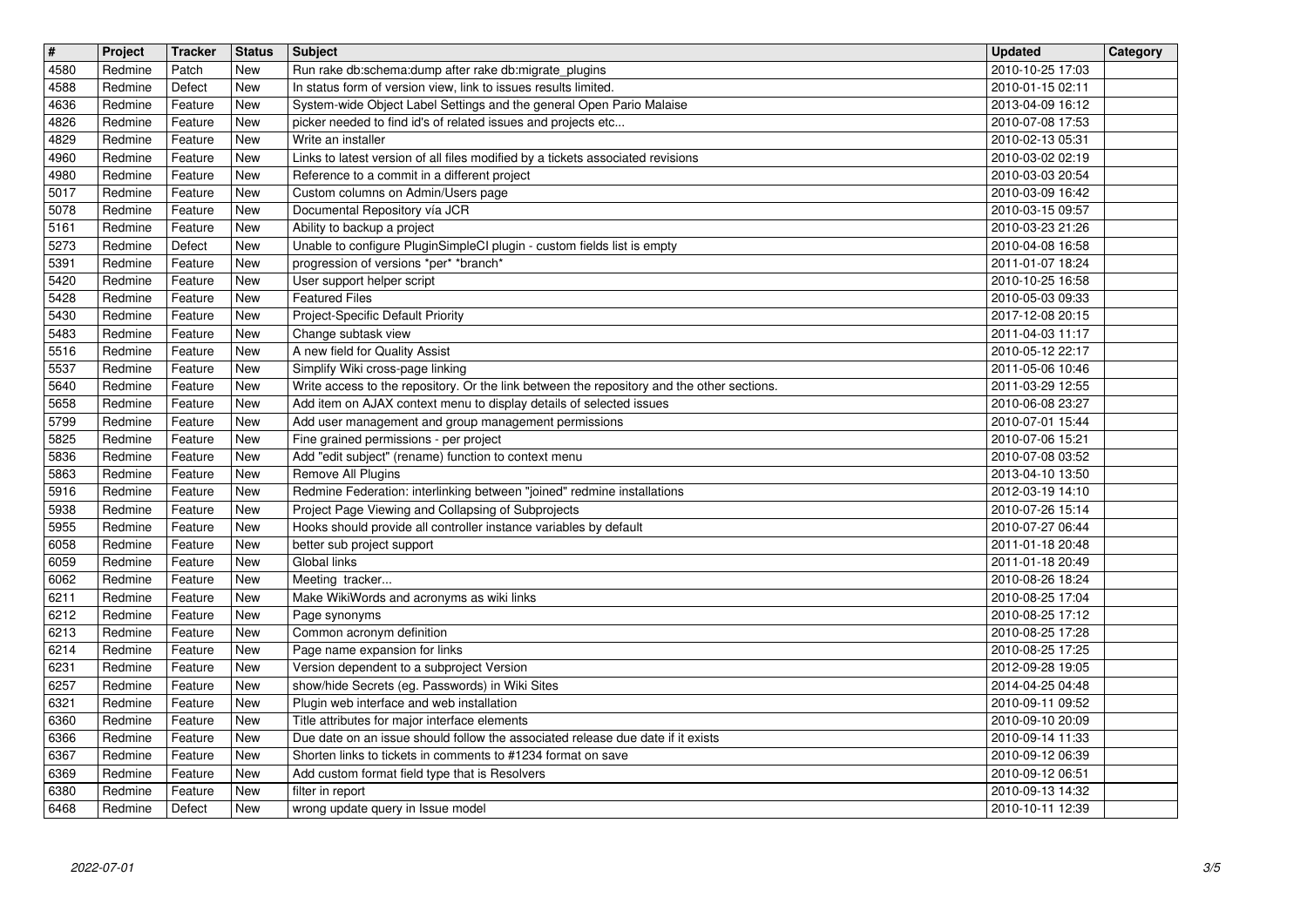| $\sqrt{t}$<br>6517 | Project<br>Redmine | Tracker<br>Feature | <b>Status</b><br>New | <b>Subject</b><br>Redmine on MochaUI                                                                                                                                  | <b>Updated</b><br>2013-03-20 18:16   | Category |
|--------------------|--------------------|--------------------|----------------------|-----------------------------------------------------------------------------------------------------------------------------------------------------------------------|--------------------------------------|----------|
| 6535               | Redmine            | Feature            | New                  | <b>Issue "Other Comments" Field</b>                                                                                                                                   | 2010-09-29 21:02                     |          |
| 6583<br>6643       | Redmine<br>Redmine | Defect<br>Feature  | New<br>New           | Separate non-subURI Redmine instances on the same machine cannot be logged into at once<br>real priorities                                                            | 2010-10-06 03:37<br>2010-10-25 16:14 |          |
| 6662               | Redmine            | Defect             | New                  | JavaScript is not minified for production use                                                                                                                         | 2010-10-14 17:43                     |          |
| 6665<br>6671       | Redmine<br>Redmine | Feature<br>Defect  | New<br>New           | Copy member settings between project<br>In version detail page of a project that has sub-projects when you click on a category of a sub-project it opens a wrong page | 2010-10-14 14:42<br>2010-10-14 13:43 |          |
| 6701<br>6805       | Redmine<br>Redmine | Feature<br>Feature | New<br>New           | Split the Enumerations admin panel to separate panels<br>add non-ambiguous ISO-ordered date/time formatting                                                           | 2010-11-27 00:40<br>2011-02-14 18:36 |          |
| 6807               | Redmine            | Patch              | <b>New</b>           | internal hostname included in back_url                                                                                                                                | 2010-11-02 19:17                     |          |
| 6808<br>6917       | Redmine<br>Redmine | Feature<br>Defect  | New<br>New           | first class citizenry for all types of fields in Redmine<br>respond_to_without_attributes? does not work from runner                                                  | 2010-11-02 19:31<br>2010-11-16 20:24 |          |
| 6951               | Redmine            | Defect             | New                  | Context Menu Broken on Mac                                                                                                                                            | 2010-11-24 16:04                     |          |
| 7105<br>7109       | Redmine<br>Redmine | Feature<br>Feature | New<br>New           | Popup menu for the Projects link<br>how to assign role for user while registering?                                                                                    | 2010-12-13 22:39<br>2010-12-14 19:50 |          |
| 7110<br>7151       | Redmine<br>Redmine | Feature<br>Defect  | New<br>New           | Api documentation tab<br>Custom Queries are not working when copied between projects                                                                                  | 2010-12-14 15:41<br>2011-01-07 05:35 |          |
| 7204               | Redmine            | Patch              | <b>New</b>           | Caching of public pages, requested from anonymous users (10x - 20x speed improvements)                                                                                | 2011-01-10 00:49                     |          |
| 7357<br>7388       | Redmine<br>Redmine | Defect<br>Feature  | New<br>New           | Filter with all Projects included<br>Add option in textarea to use tab to insert tab character in Description                                                         | 2013-04-13 09:26<br>2011-01-20 13:24 |          |
| 7441<br>7558       | Redmine<br>Redmine | Feature<br>Feature | New<br>New           | Need of charts bugs report<br>Built-in critical data backup                                                                                                           | 2011-01-25 18:19<br>2011-02-06 02:49 |          |
| 7617               | Redmine            | Feature            | New                  | Replicating a redmine instance geographically across continents                                                                                                       | 2011-02-15 07:24                     |          |
| 7972<br>8109       | Redmine<br>Redmine | Feature<br>Patch   | New<br>New           | Include SSL configuration in default setup procedure<br>Support for global permissions in acts_as_attachable                                                          | 2011-03-23 18:54<br>2011-04-08 23:09 |          |
| 8289<br>8567       | Redmine<br>Redmine | Defect<br>Feature  | New<br>New           | target version does not get propagated to subtasks<br>Move to capistrano for automation of installation/upgrade                                                       | 2018-08-30 09:10<br>2011-06-09 02:46 |          |
| 8595               | Redmine            | Feature            | <b>New</b>           | Standards Adoption / Contribution                                                                                                                                     | 2011-07-14 18:20                     |          |
| 8598<br>8657       | Redmine<br>Redmine | Feature<br>Defect  | New<br>New           | links to email for any user<br>CSV export fails when issue has too much text                                                                                          | 2011-06-16 17:13<br>2011-06-21 14:24 |          |
| 8837<br>8966       | Redmine<br>Redmine | Defect<br>Feature  | New<br>New           | RSS feed reports anonymus and the correct (named) user is in the changeset<br>Support for keyword substitution in SVN                                                 | 2011-07-18 17:43<br>2011-08-11 16:26 |          |
| 8977               | Redmine            | Defect             | New                  | user doesn't show up in the author filter dropdown when querying for issues                                                                                           | 2021-11-22 20:32                     |          |
| 9133<br>9138       | Redmine<br>Redmine | Feature<br>Defect  | New<br>New           | improve error message about missing priority field<br>db:encrypt used "can't convert nil into String" "undefined method `destroy' for {}:Hash"                        | 2011-08-29 19:39<br>2011-08-29 10:39 |          |
| 9319               | Redmine            | Patch              | New                  | Prevent passing :label option to HTML tag in TabularFormBuilder                                                                                                       | 2011-09-26 14:16                     |          |
| 9604<br>9811       | Redmine<br>Redmine | Feature<br>Defect  | New<br>New           | Make project name in Actvity stream items as link<br>SaveFileDialog popsup on various links                                                                           | 2011-11-21 06:20<br>2012-01-30 12:18 |          |
| 9881<br>10011      | Redmine<br>Redmine | Defect<br>Feature  | New<br>New           | View 1st diff: Rendering common/error (404)<br>Ability to mark the current task                                                                                       | 2011-12-27 13:44<br>2012-01-23 13:03 |          |
| 10012              | Redmine            | Defect             | New                  | Press EDIT in repository in last SVN version doesn't show any page<br>Problem with issue updates through feeds                                                        | 2012-01-21 10:57                     |          |
| 10014<br>10058     | Redmine<br>Redmine | Defect<br>Feature  | New<br>New           | Hide list of members                                                                                                                                                  | 2012-01-17 15:12<br>2012-01-26 12:45 |          |
|                    |                    |                    |                      |                                                                                                                                                                       |                                      |          |
|                    |                    |                    |                      |                                                                                                                                                                       |                                      |          |
|                    |                    |                    |                      |                                                                                                                                                                       |                                      |          |
|                    |                    |                    |                      |                                                                                                                                                                       |                                      |          |
|                    |                    |                    |                      |                                                                                                                                                                       |                                      |          |
|                    |                    |                    |                      |                                                                                                                                                                       |                                      |          |
|                    |                    |                    |                      |                                                                                                                                                                       |                                      |          |